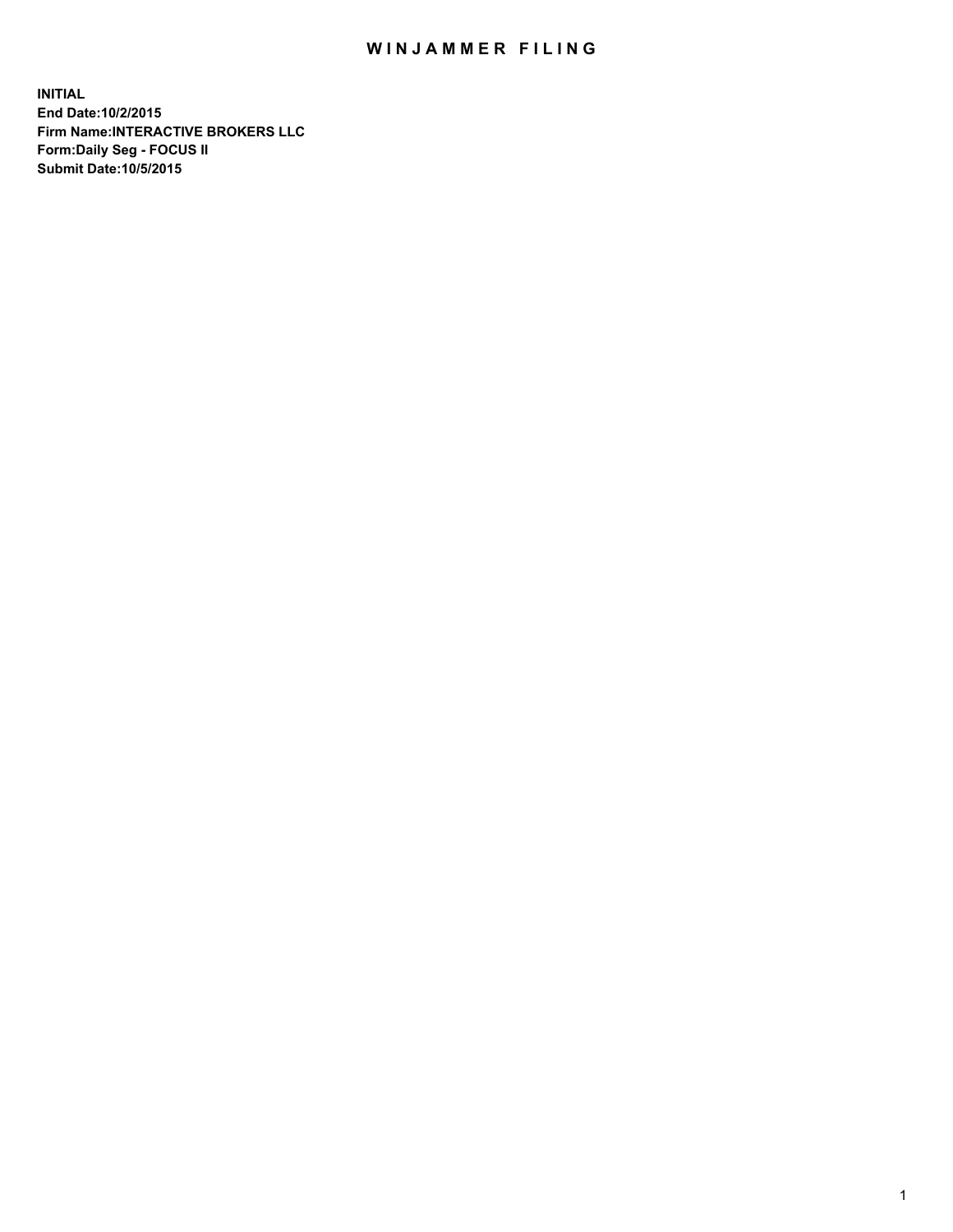## **INITIAL End Date:10/2/2015 Firm Name:INTERACTIVE BROKERS LLC Form:Daily Seg - FOCUS II Submit Date:10/5/2015 Daily Segregation - Cover Page**

| Name of Company<br><b>Contact Name</b><br><b>Contact Phone Number</b><br><b>Contact Email Address</b>                                                                                                                                                                                                                         | <b>INTERACTIVE BROKERS LLC</b><br><b>Alex Parker</b><br>203-618-7738<br>aparker@interactivebrokers.com |
|-------------------------------------------------------------------------------------------------------------------------------------------------------------------------------------------------------------------------------------------------------------------------------------------------------------------------------|--------------------------------------------------------------------------------------------------------|
| FCM's Customer Segregated Funds Residual Interest Target (choose one):<br>a. Minimum dollar amount: ; or<br>b. Minimum percentage of customer segregated funds required:% ; or<br>c. Dollar amount range between: and; or<br>d. Percentage range of customer segregated funds required between:% and%.                        | <u>0</u><br>155,000,000 245,000,000<br>0 <sub>0</sub>                                                  |
| FCM's Customer Secured Amount Funds Residual Interest Target (choose one):<br>a. Minimum dollar amount: ; or<br>b. Minimum percentage of customer secured funds required:%; or<br>c. Dollar amount range between: and; or<br>d. Percentage range of customer secured funds required between: % and %.                         | <u>0</u><br>80,000,000 120,000,000<br><u>00</u>                                                        |
| FCM's Cleared Swaps Customer Collateral Residual Interest Target (choose one):<br>a. Minimum dollar amount: ; or<br>b. Minimum percentage of cleared swaps customer collateral required:%; or<br>c. Dollar amount range between: and; or<br>d. Percentage range of cleared swaps customer collateral required between:% and%. | <u>0</u><br>0 <sub>0</sub><br>0 <sub>0</sub>                                                           |

Attach supporting documents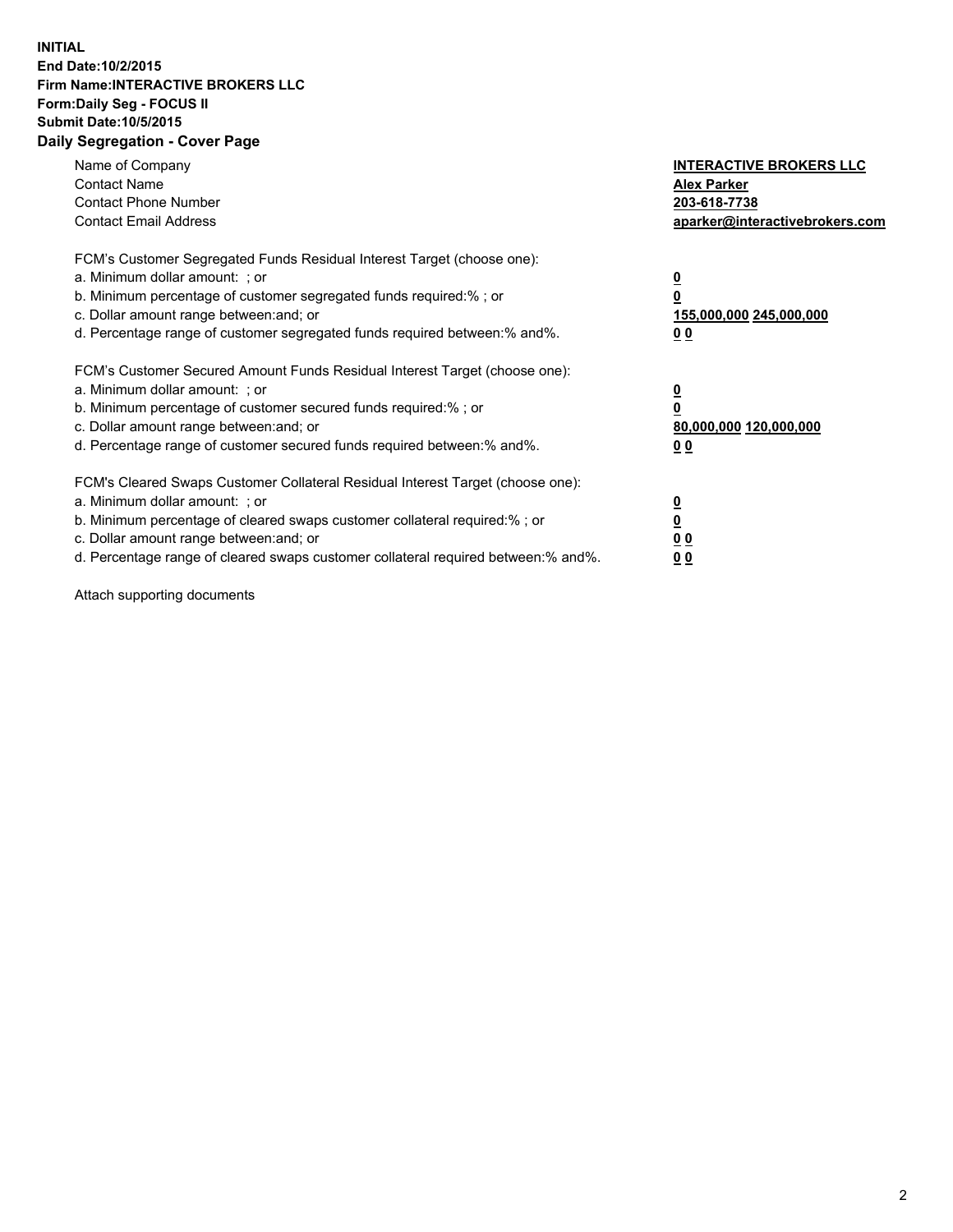## **INITIAL End Date:10/2/2015 Firm Name:INTERACTIVE BROKERS LLC Form:Daily Seg - FOCUS II Submit Date:10/5/2015 Daily Segregation - Secured Amounts**

|                | Daily Jegregation - Jeculed Aniounts                                                                 |                                   |
|----------------|------------------------------------------------------------------------------------------------------|-----------------------------------|
|                | Foreign Futures and Foreign Options Secured Amounts                                                  |                                   |
|                | Amount required to be set aside pursuant to law, rule or regulation of a foreign                     | $0$ [7305]                        |
|                | government or a rule of a self-regulatory organization authorized thereunder                         |                                   |
| 1.             | Net ledger balance - Foreign Futures and Foreign Option Trading - All Customers                      |                                   |
|                | A. Cash                                                                                              | 367,453,731 [7315]                |
|                | B. Securities (at market)                                                                            | $0$ [7317]                        |
| 2.             | Net unrealized profit (loss) in open futures contracts traded on a foreign board of trade            | -15,849,130 [7325]                |
| 3.             | Exchange traded options                                                                              |                                   |
|                | a. Market value of open option contracts purchased on a foreign board of trade                       | <b>57,806</b> [7335]              |
|                | b. Market value of open contracts granted (sold) on a foreign board of trade                         | $-62,087$ [7337]                  |
| 4.             | Net equity (deficit) (add lines 1.2. and 3.)                                                         | 351,600,320 [7345]                |
| 5.             | Account liquidating to a deficit and account with a debit balances - gross amount                    | 80,812 [7351]                     |
|                | Less: amount offset by customer owned securities                                                     | 0 [7352] 80,812 [7354]            |
| 6.             | Amount required to be set aside as the secured amount - Net Liquidating Equity                       | 351,681,132 [7355]                |
|                | Method (add lines 4 and 5)                                                                           |                                   |
| 7.             | Greater of amount required to be set aside pursuant to foreign jurisdiction (above) or line          | 351,681,132 [7360]                |
|                | 6.                                                                                                   |                                   |
|                | FUNDS DEPOSITED IN SEPARATE REGULATION 30.7 ACCOUNTS                                                 |                                   |
| $\mathbf{1}$ . | Cash in banks                                                                                        |                                   |
|                | A. Banks located in the United States                                                                | 2,300,149 [7500]                  |
|                | B. Other banks qualified under Regulation 30.7                                                       | 0 [7520] 2,300,149 [7530]         |
| 2.             | Securities                                                                                           |                                   |
|                | A. In safekeeping with banks located in the United States                                            | 352,223,317 [7540]                |
|                | B. In safekeeping with other banks qualified under Regulation 30.7                                   | 0 [7560] 352,223,317 [7570]       |
| 3.             | Equities with registered futures commission merchants                                                |                                   |
|                | A. Cash                                                                                              | $0$ [7580]                        |
|                | <b>B.</b> Securities                                                                                 | $0$ [7590]                        |
|                | C. Unrealized gain (loss) on open futures contracts                                                  | $0$ [7600]                        |
|                | D. Value of long option contracts                                                                    | $0$ [7610]                        |
| 4.             | E. Value of short option contracts                                                                   | 0 [7615] 0 [7620]                 |
|                | Amounts held by clearing organizations of foreign boards of trade                                    |                                   |
|                | A. Cash                                                                                              | $0$ [7640]                        |
|                | <b>B.</b> Securities                                                                                 | $0$ [7650]<br>$0$ [7660]          |
|                | C. Amount due to (from) clearing organization - daily variation<br>D. Value of long option contracts | $0$ [7670]                        |
|                | E. Value of short option contracts                                                                   | 0 [7675] 0 [7680]                 |
| 5.             | Amounts held by members of foreign boards of trade                                                   |                                   |
|                | A. Cash                                                                                              | 116,183,089 [7700]                |
|                | <b>B.</b> Securities                                                                                 | $0$ [7710]                        |
|                | C. Unrealized gain (loss) on open futures contracts                                                  | 4,740,221 [7720]                  |
|                | D. Value of long option contracts                                                                    | 57,815 [7730]                     |
|                | E. Value of short option contracts                                                                   | -62,088 [7735] 111,438,595 [7740] |
| 6.             | Amounts with other depositories designated by a foreign board of trade                               | 0 [7760]                          |
| 7.             | Segregated funds on hand                                                                             | $0$ [7765]                        |
| 8.             | Total funds in separate section 30.7 accounts                                                        | 465,962,061 [7770]                |
| 9.             | Excess (deficiency) Set Aside for Secured Amount (subtract line 7 Secured Statement                  | 114,280,929 [7380]                |
|                | Page 1 from Line 8)                                                                                  |                                   |
| 10.            | Management Target Amount for Excess funds in separate section 30.7 accounts                          | 80,000,000 [7780]                 |
| 11.            | Excess (deficiency) funds in separate 30.7 accounts over (under) Management Target                   | 34,280,929 [7785]                 |
|                |                                                                                                      |                                   |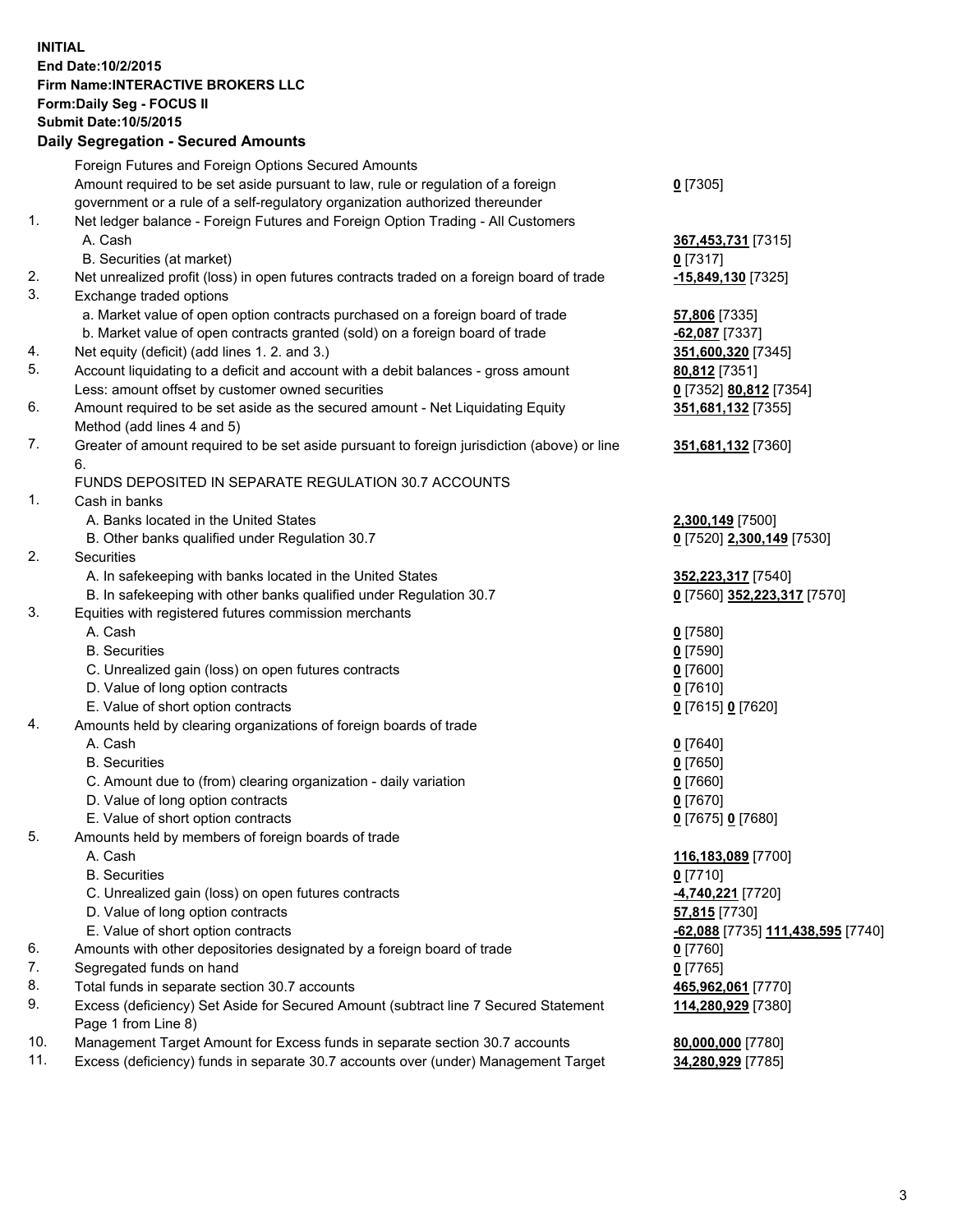**INITIAL End Date:10/2/2015 Firm Name:INTERACTIVE BROKERS LLC Form:Daily Seg - FOCUS II Submit Date:10/5/2015 Daily Segregation - Segregation Statement** SEGREGATION REQUIREMENTS(Section 4d(2) of the CEAct) 1. Net ledger balance A. Cash **2,675,248,481** [7010] B. Securities (at market) **0** [7020] 2. Net unrealized profit (loss) in open futures contracts traded on a contract market **-28,165,386** [7030] 3. Exchange traded options A. Add market value of open option contracts purchased on a contract market **77,677,353** [7032] B. Deduct market value of open option contracts granted (sold) on a contract market **-143,460,333** [7033] 4. Net equity (deficit) (add lines 1, 2 and 3) **2,581,300,115** [7040] 5. Accounts liquidating to a deficit and accounts with debit balances - gross amount **162,275** [7045] Less: amount offset by customer securities **0** [7047] **162,275** [7050] 6. Amount required to be segregated (add lines 4 and 5) **2,581,462,390** [7060] FUNDS IN SEGREGATED ACCOUNTS 7. Deposited in segregated funds bank accounts A. Cash **276,985,494** [7070] B. Securities representing investments of customers' funds (at market) **1,603,283,624** [7080] C. Securities held for particular customers or option customers in lieu of cash (at market) **0** [7090] 8. Margins on deposit with derivatives clearing organizations of contract markets A. Cash **19,321,878** [7100] B. Securities representing investments of customers' funds (at market) **990,917,870** [7110] C. Securities held for particular customers or option customers in lieu of cash (at market) **0** [7120] 9. Net settlement from (to) derivatives clearing organizations of contract markets **-46,769,740** [7130] 10. Exchange traded options A. Value of open long option contracts **77,672,478** [7132] B. Value of open short option contracts **-143,455,510** [7133] 11. Net equities with other FCMs A. Net liquidating equity **0** [7140] B. Securities representing investments of customers' funds (at market) **0** [7160] C. Securities held for particular customers or option customers in lieu of cash (at market) **0** [7170] 12. Segregated funds on hand **0** [7150] 13. Total amount in segregation (add lines 7 through 12) **2,777,956,094** [7180] 14. Excess (deficiency) funds in segregation (subtract line 6 from line 13) **196,493,704** [7190] 15. Management Target Amount for Excess funds in segregation **155,000,000** [7194] 16. Excess (deficiency) funds in segregation over (under) Management Target Amount **41,493,704** [7198]

Excess